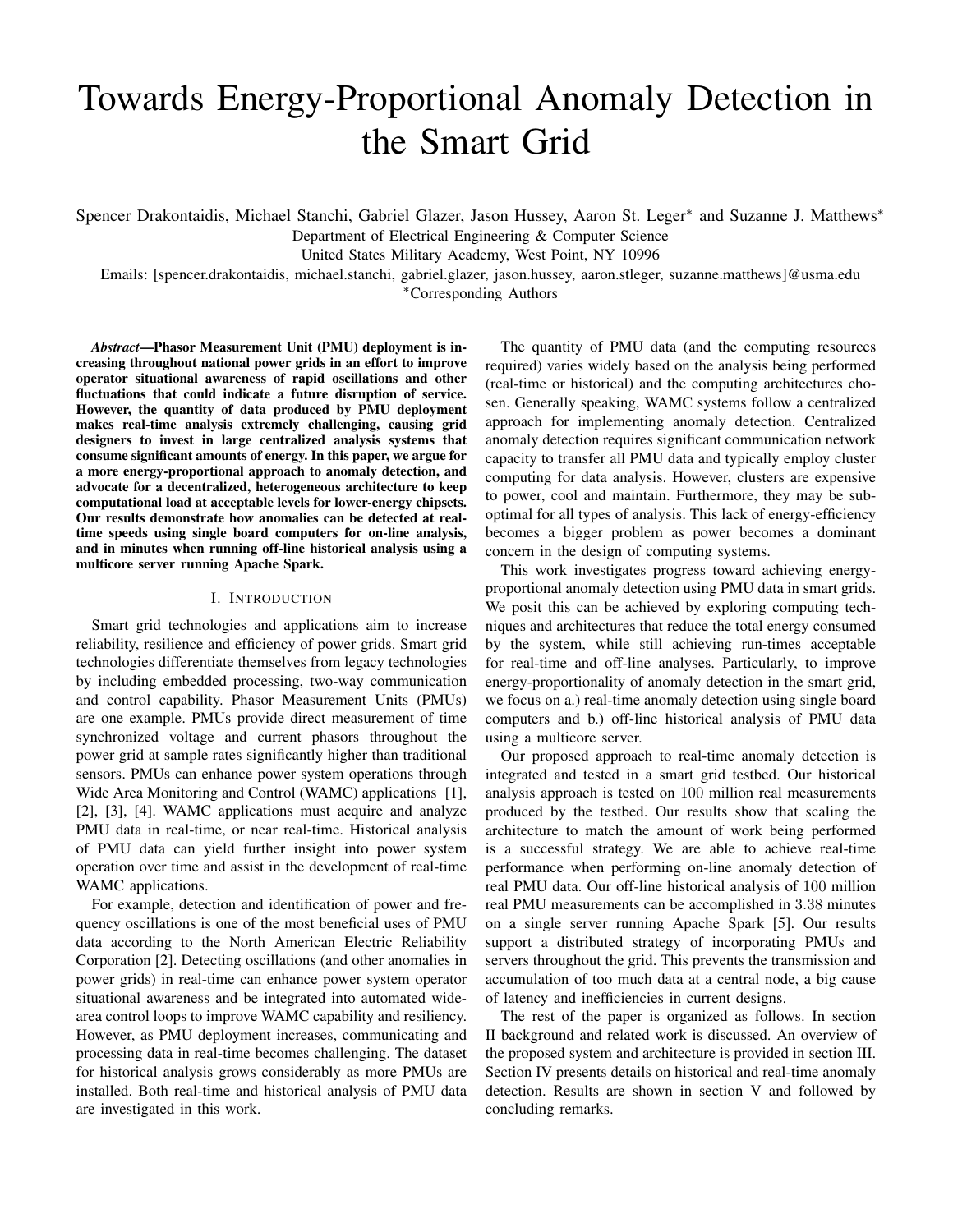# II. BACKGROUND

The term "energy-proportional computing" was coined by Google researchers in their seminal paper [6] observing that peak energy efficiency occurs at peak CPU utilization. The authors argue that servers should be redesigned to consume power in proportion to work being done. The ramifications of this observation increase as power consumption becomes a forcing function in the architectural design choices of all computing systems. In the context of WAMC applications, the expense and power consumption of large-scale clusters for anomaly detection obligates the exploration of more energyefficient solutions.

Redesigning servers to be energy-proportional is difficult, and is an area under active research. However, if peak energy efficiency occurs at peak CPU utilization, we posit that we can get closer to achieving energy-proportionality in the smart grid by a.) redistributing computational load so more work is done on a single CPU and b.) using weaker, yet more energyefficient, chipsets for analysis. The former can be achieved by leveraging shared-memory strategies for multicore execution, while the latter can be achieved by employing single board computers.

Unlike microcontrollers, single board computers (or SBCs) are fully functioning computers with much more memory and computational power. The have a plethora of ports that facilitate their integration with existing hardware. For example, the Raspberry Pi [7] has a quad-core ARM processor, 1 GB of RAM and costs only \$35.00.

# *A. Related Work*

While APIs [8], [9] for shared-memory programming have existed for decades, the learning curve required for successful deployment has caused many researchers to shy away from the explicit parallel programming required to harness multicore systems. Unsurprisingly, researchers that explore parallel solutions for the smart grid typically focus on implicit, clusterbased solutions like Apache Hadoop [10], the most popular open source implementation of MapReduce. The MapReduce paradigm [11] takes an implicit, data parallel approach to analyzing large amounts of data. Programmers need only define a map() and a reduce() function; the underlying framework automates the rest.

Several researchers [12], [13], [14], [15], [16] have explored the use of Hadoop for smart grid applications. Most notably, the Tennessee Valley Authority (TVA) used a Hadoop cluster with 180 processing cores for historic analysis of 25 TB of PMU data collected over a period of four years [12]. Researchers in the United Kingdom [15] used Hadoop on an 8 node cluster to parallelize the analysis of 16 million simulated PMU measurements, achieving a run-time of approximately 8 minutes. Other researchers [13], [14] attempted to use Hadoop clusters for smart grid analysis with limited success, owing largely to the bottleneck of writing intermediates to the Hadoop File System (HFS) on smaller datasets.

Researchers at West Point [17] opted to use Phoenix++ [18], a shared-memory implementation of MapReduce, to detect power grid anomalies using an multicore server. They were able to detect anomalies on a large dataset of 18 million real PMU measurements in just seconds. Their system detected *constraint* anomalies (where measurements fall outside an allowed window of variation) and *temporal* anomalies (a rapid fluctuation in measured data within a window). The latter was detected using the Fano Factor, which is defined as:

$$
F=\frac{\sigma_w^2}{\mu_w}
$$

where  $\sigma_W^2$  is the variance of measurements in the window w, and  $\mu_w$  is the mean of the data in the window. Experiments showed the effectiveness [17] of the Fano factor for detecting temporal anomalies.

However, there are limitations to adopting Phoenix++ for WAMC applications. Specifically, the Phoenix++ platform is no longer under active development, and appears to have some incompatibilities with the default libraries in recent Linux versions. This suggests that Phoenix++ is not a sustainable choice for future large-scale smart grid applications.

One promising platform for smart grid applications is Apache Spark [5]. A key advantage of Apache Spark over Hadoop is its use of Resilient Distributed Datasets (RDDs) and lazy evaluation, which can significantly reduce the number of operations performed on large datasets. Like Phoenix++, Apache Spark evaluates intermediate values in memory. Both of these features can result in significant improvements in application performance. Some benchmarks suggest that Apache Spark is up to 100 times faster than Hadoop [5].

The frequency monitoring network known as FNET/GridEye [1], [19], [20], [21] is one of the earliest adopters of using Apache Spark for detecting alarm events in the Smart Grid. The authors advocate the use of Frequency Disturbance Recorders (FDRs) over PMUs, due to higher deployment cost of PMUs. The recent FNET architecture [1] uses cluster computing with Apache Spark, Hadoop and R for near real-time FDR data analysis and off-line FDR data analysis. For real-time applications, a single server which concentrates all FDR data is used. Our work focuses on alarm detection of PMU data. We note that while both FDRs and PMUs provide highly-accurate, GPS time-stamped, phasor and frequency measurements in a distributed fashion, PMUs are becoming increasingly inexpensive, provide more measurements than FDRs, and provide different functionality by monitoring the power grid at the transmission level.

Researchers recently demonstrated a frequency estimation technique using FPGAs [22]. They posit that detecting numerous other conditions to include fault detection would also be possible, which is part of what we present in this publication. Other work involving FPGAs and the smart grid have involved voltage control [23] and regulation [24] in communication control systems, but not specifically anomaly detection. Researchers also explored the use of the Raspberry Pi as a "network tap" for monitoring a testbed for network intrusions [25]. However, the Raspberry Pi appears to be used for data collection only, and not anomaly detection.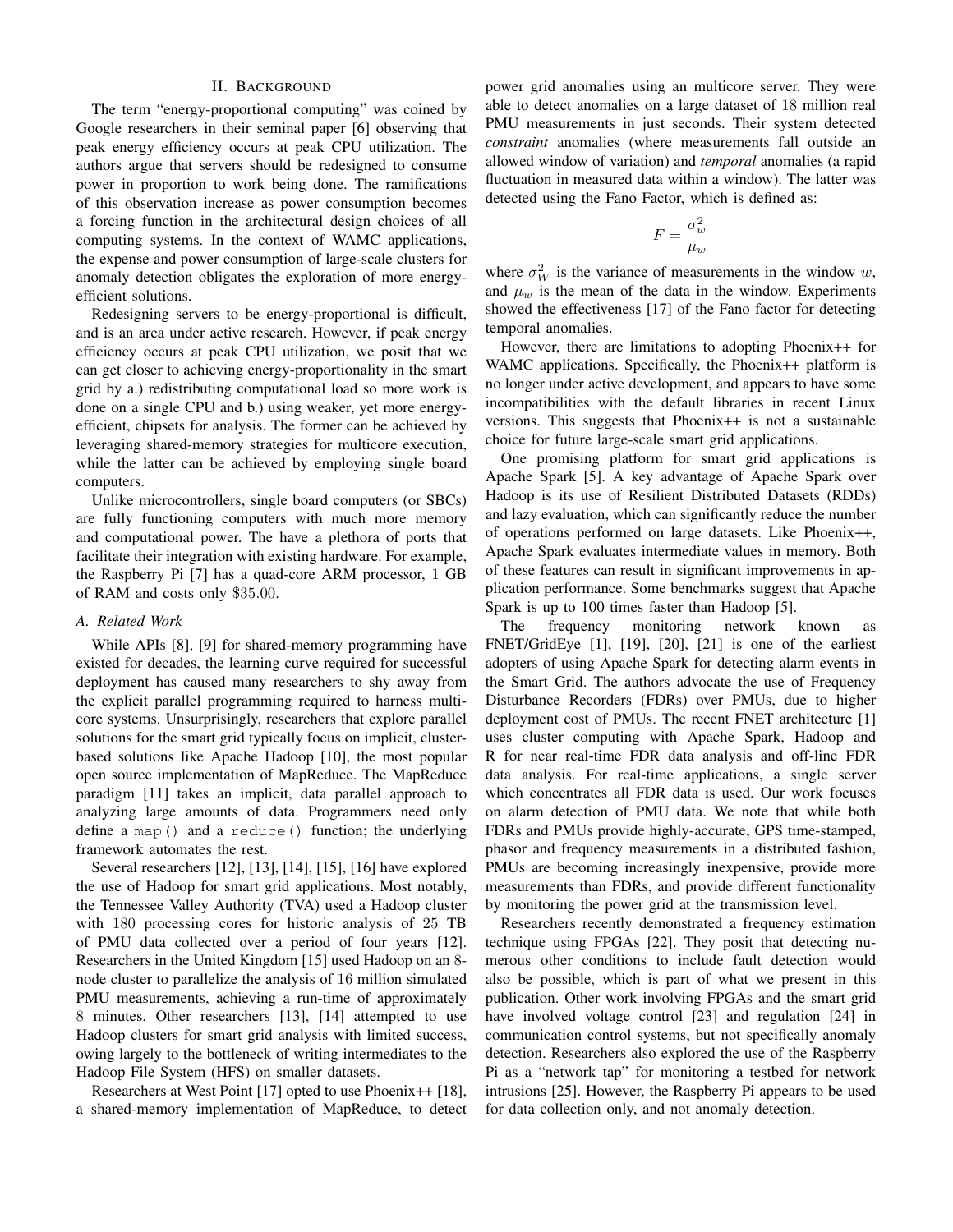

Fig. 1. System Overview

More recently, researchers have discussed the use of Raspberry Pi clusters for centralized anomaly detection [26], and proposed the use of Raspberry Pis in a distributed manner for real-time anomaly detection [27]. In the latter paper, a simulation suggested that a single Raspberry Pi was capable of detecting anomalies in up to 50 PMUs at real-time speeds [27]. The work presented in this paper implements the strategy mentioned in prior work in a smart grid testbed, confirming the feasibility of the design.

## *B. Our Contributions*

In this paper, we present an energy-proportional strategy to anomaly detection in the smart grid. Specifically, we:

- Integrate a Raspberry Pi based real-time anomaly detector (on-line detection)
- Design a parallel, multicore Apache Spark approach for historical anomaly detection (off-line detection)

Our work has several advantages over prior work. To the best of our knowledge, we are the first to integrate a Raspberry Pi for real-time anomaly detection in the smart grid. Not only are we able to achieve real-time on-line analysis, but we are able to do on a device that has a peak power draw of 4 Watts. Likewise, we believe we are the first to show that historical analysis for anomalies is possible using a multicore instance of Apache Spark. Unlike prior work which focuses on Apache Spark *clusters*, we are able to detect anomalies in minutes on a single multi-core node. We also benchmark our historical analysis on a large, real dataset consisting of over 100 million PMU measurements derived from a smart grid testbed. Our 36-core Apache Spark server under peak load consumes just 330 Watts.

Our results clearly show that we are able to drastically cut down the power requirements required for smart grid analysis, and make critical progress toward creating a more energyproportional anomaly detection system for the smart grid.

## III. SYSTEM OVERVIEW

Figure 1 gives an overview of our smart grid architecture. The system is comprised of a physical testbed; a Microsoft 2008 server that houses the Phasor Data Concentrator (PDC) and a web-based user interface that allows a user to interact with the grid; a connection to an Apache Spark server for historical analysis; and a connection to a Raspberry Pi for real-time analysis.



Fig. 2. USMA Smart Grid Testbed



Fig. 3. User Interface with Anomaly Notification

*a) The physical testbed:* Our smart grid testbed (Figure 2) is a 1:1000 scaled version of a 46kV power system with nine transmission lines, seven-buses, eight real Phasor Measurement Units (PMUs), solar micro-inverters to simulate power generated from solar panels, a controllable load to alter the resistance and resistive inductance the grid experiences, a fault generator to introduce anomalies to the grid, and a static VAR compensator [28]. The PMUs measure voltage and current at each bus in the testbed, calculate voltage and current phasors, system frequency, and other derived quantifies as outlined in the IEEE synchrophasor standard [29]. The PMUs send data via TCP/IP to our server in accordance with the IEEE synchrophasor standard [30].

*b) The PDC/UI server:* Both the Phasor Data Concentrator (openPDC) and MySQL database are currently housed on a Windows 2008 server. The server collects PMU data from the testbed and runs it through openPDC, which time-aligns the data and stores them in a MySQL database. OpenPDC assigns each measurement a signal ID. The signal ID is a 32-character hexadecimal hash that uniquely identifies the associated PMU and the type of measurement. We use the signal ID throughout the detection process to identify each measurement's allowed levels of variation. The data stored in the MySQL database can be queried later for either historical or real time analysis.

This server also hosts the user interface (UI), a website that integrates the hardware modules and the anomaly detection software. The UI consists of static HTML and an AJAX (Asynchronous JavaScript and XML) framework to display grid readings and anomaly notifications in real-time (see Figure 3). Our UI also integrates the jQuery module Highcharts [31] to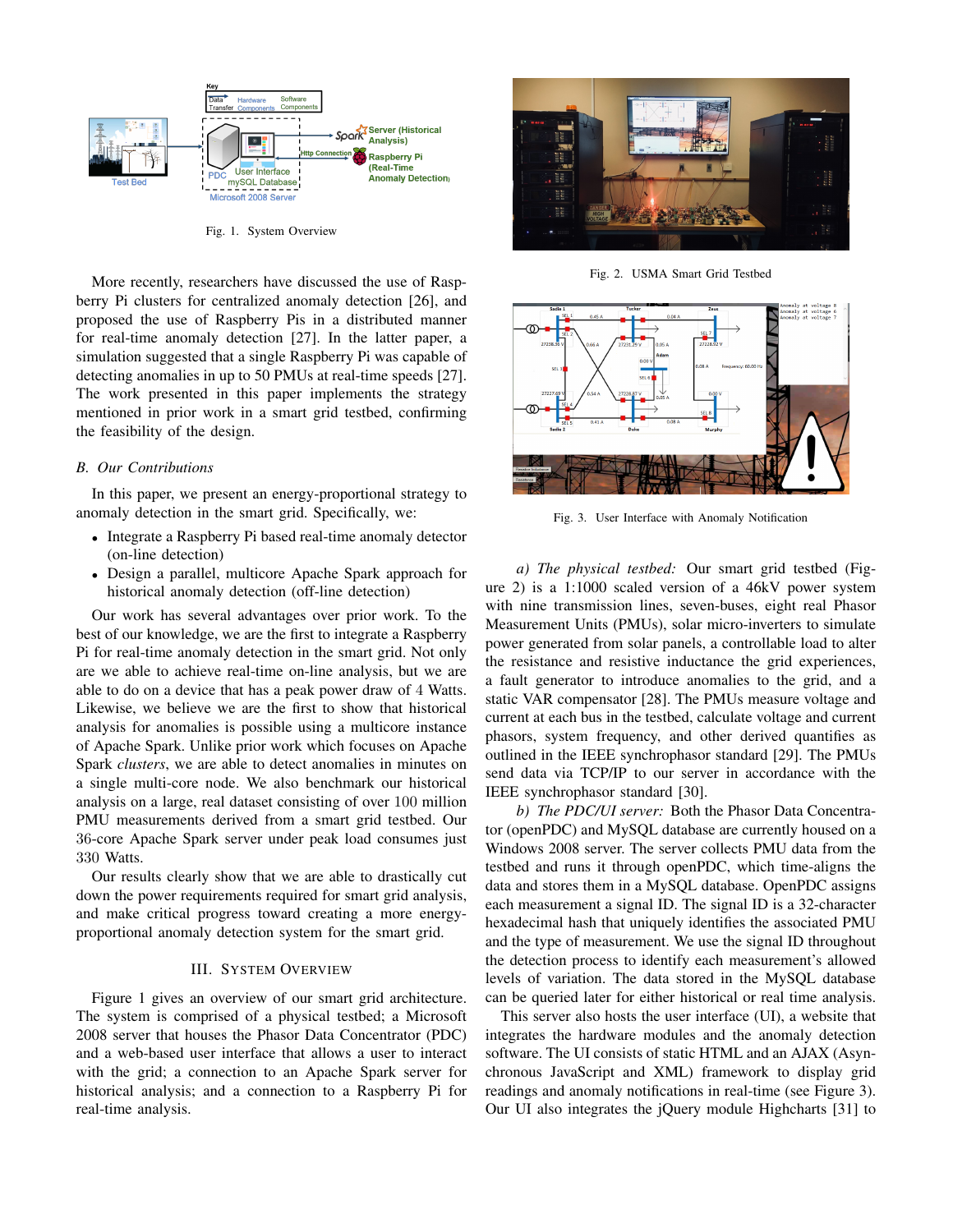

Fig. 4. Overview of Real-Time Analysis

enable grid operators to visualize and "zoom in" on variable time intervals from historical data.

*c) Raspberry Pi for Real-time Analysis:* The Pi is connected to the Windows 2008 server over Ethernet in a closed, private network. This allows for speed on network communications and reduces the attack surface to help provide security for the system as a whole. The Pi analyzes the data coming in from the grid, and sends results back to the server which displays them on the UI (Figure 3). The Pi sends a query to the database in half-second intervals for anomaly detection. Detected anomalies are relayed back to the server using the Python requests library. The UI checks for new anomalies every half second and displays them to the user.

*d) Apache Spark server for Historical Analysis:* For historical analysis, we utilize a separate server running Apache Spark. Data is queried from the MySQL database and is aggregated into a CSV file. This CSV file is compressed and sent to the Apache Spark server for off-line analysis. Unlike on-line analysis, off-line analysis is expected to be executed periodically. In our case, we perform off-line analysis on data collected over 12 hours from the smart grid testbed.

## IV. ANOMALY DETECTION

The input to the anomaly detection approach is a commaseparated value (CSV) file produced by a database query containing all recorded measurements from a particular interval, and a CSV file containing operator-determined constraints for each PMU. Each line of the input file contains a single measurement, consisting of a signal ID, a time stamp, and the value of the measurement. Recall that the signal ID is a hash that uniquely identifies a specific type of measurement coming from a certain PMU. For our 1-phase distribution grid, the 8 PMUs measure voltage and current phasors, system frequency, and change in frequency every 16.67 ms, corresponding to a reporting rate of 60 Hz. Thus, while reporting single phase data with 8 PMUs, 40 measurements are recorded every 16.67 ms. We refer to a 40-measurement block of data as a *data frame*. Each line of the operator-defined constraint file consists of a a signal ID, PMU number, measurement type, minimum and maximum values defining the window of allowed variation, and the maximum allowed Fano factor limit. The constraint data is indexed by signal ID and loaded into a global hash table prior to analysis.

## *A. Real-Time Analysis*

Figure 4 illustrates the query - analyze - alert cycle executed by our Raspberry Pi during real-time analysis. This aspect of



Fig. 5. Overview of Historical Analysis

the system represents the first real-world implementation of the distributed Pi anomaly detection system proposed in prior work [27]. We employ a Python wrapper around a core C program [27], owing to the lack of C libraries for querying MySQL databases and the relative speed of C over Python. For real-time analysis, the goal is to process a frame of data as quickly as data is produced (16.67 milliseconds).

The Python program on the Raspberry Pi first queries data directly from the MySQL database via the Python mysql module. The query finds the 1200 most recent measurements in the database (determined by the time stamp stored with each measurement). We note here that 1200 measurements is equivalent to 30 frames of data which, at a 60 HZ reporting rate, is produced every 0.50 seconds. Thus querying 1200 measurements every half-second ensures we keep pace with the real-time production of measurements from the grid. Another advantage of the 1200 measurement interval is that it lowers the overheard cost associated with querying the database. We note that the user can decide how big each aggregation interval, and retains the ability to slow down or speed up the collection rate of the script as needed.

The Python program uses the os. subprocess module to call a C program that reads in the data, processes it for anomalies, and outputs any anomalies to a file on the Pi. The Python program reads in any detected anomalies, assigns them identification numbers, and converts them into JSON format, where the identification number is used as the key and the entire line of data is used as the value. This JSON object is then sent to a dedicated HTTP server on the Windows Server that receives this data via an HTTP POST request.

The HTTP Server listens for POST requests, feeding received data into a dictionary, which aggregates the data into human operator readable form. Each individual POST request is logged so that the data can be accessed at a later time. Once the aggregation interval is complete, the HTTP Server writes the data to a file that is consumed by a JavaScript function every half second. The GUI is then updated with any anomalies that were detected.

# *B. Historical Analysis*

Figure 5 gives an overview of our historical analysis process. Unlike the previous work [17], where constraint and temporal anomalies were analyzed over two iterations of MapReduce in Phoenix++, we design a new MapReduce algorithm that enables anomaly detection using only a single MapReduce instance in Apache Spark. Furthermore, unlike prior work [17], the principle purpose of MapReduce here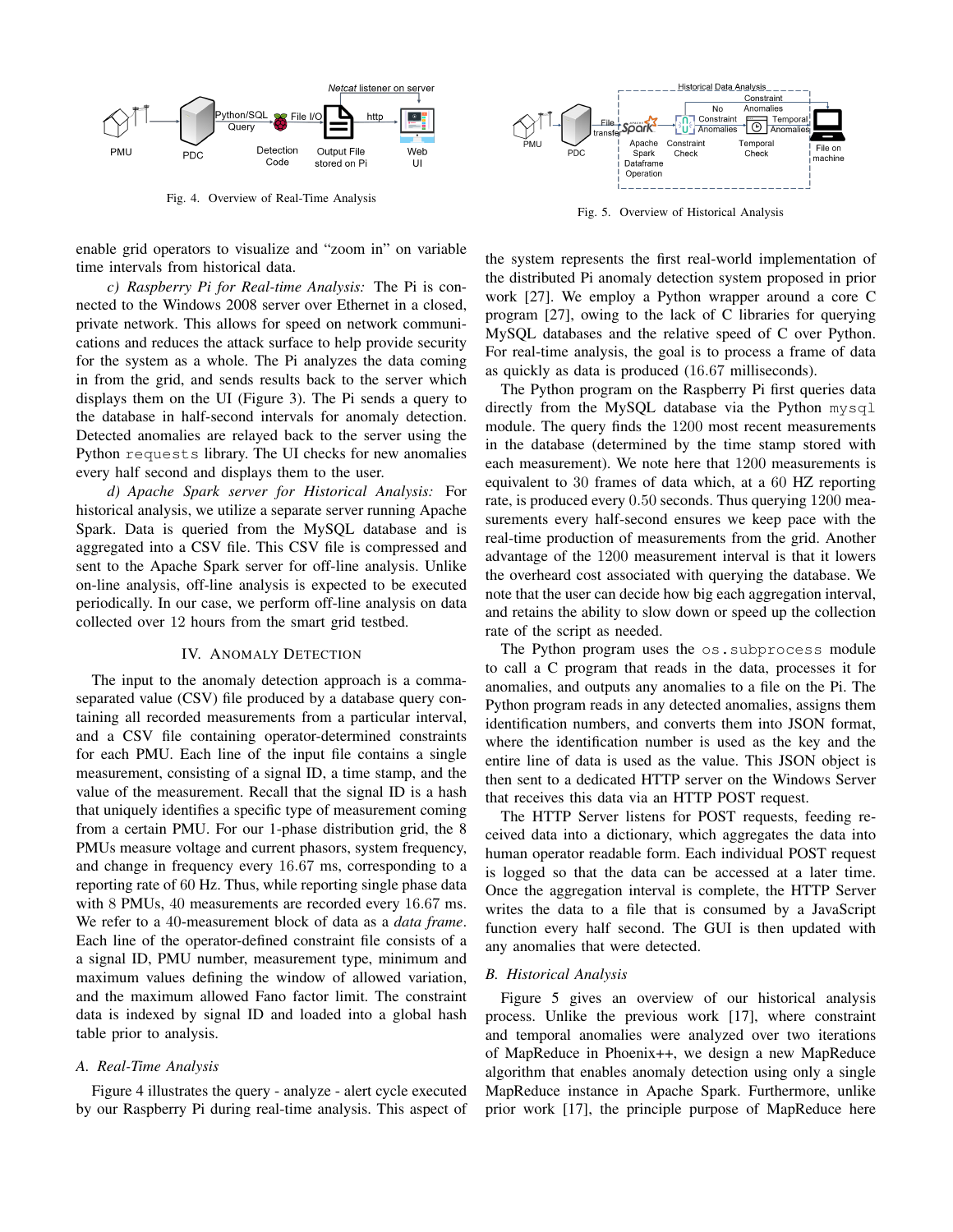

Fig. 6. Anomaly Detection Scheme: Reduce Phase

is to sort the data by signal IDs. Anomaly detection occurs entirely in the reduce phase.

During the Map phase, input data is split between each instance of the map() function (or *mapper*), and creates *(key,value)* pairs where each signal ID is the key, and the value is a tuple consisting of time-stamp and associated measurement. Note that each mapper executes independently and in parallel. The outputted *(key,value)* pairs are fed to a Combiner, which hashes all common signal IDs together to create individual queues for each signal ID. At the conclusion of the Map and Combiner phases, the data is organized by signal ID into (signal ID, list(measurements)) pairs.

During the Reduce phase, each instance of the reduce() function (or *reducer*) receives a set of queues and examines each for anomalies. Prior to analysis, each queue's data is sorted according to time-stamp. Next, we run a sliding window across all the measurement data. The width of the window corresponds to the reporting rate. Our testbed has a 60 Hz reporting rate. Thus, we set the window size to 60 measurements. We note the window size can be adjusted to fine tune the performance of anomaly detection.

To illustrate this process, we present an example of voltage anomaly detection in Figure 6. Prior to the start of the process, we do a hash table lookup on the signal ID and retrieve the measurements that define the window of allowed variation for voltage. In this case, the nominal range for voltage measurements is anything between 25, 000 V and 27, 600 V. Any measurement outside this window is labeled a constraint anomaly. We also look up the Fano Factor limit associated with the signal ID (in this case, experimentally derived [17] as 2.7). In this example, we use a window size of 4.

The anomaly detection process begins with a constraint check on the first window of measurements, which are the first four measurements listed in Figure 6. In the first window, the first two elements follow below the allowed range for voltage. Thus, these two measurements are returned as constraint anomalies. Measurements three and four in contrast are not marked as constraint anomalies, as they fall within the nominal range. Thus, the start position of the window is advanced to measurement three, or 27, 012 V (Figure 6). The constraint check is repeated on all elements in this window. Since there are no constraint anomalies present in the window, we next check the window for temporal anomalies.

During temporal analysis, the Fano factor of the measurement data within the window is calculated. In the case of the example presented in Figure 6, the calculated Fano factor for the window defined by the measurements  $27,012...27,018$ is 5.42, which is above our Fano factor limit. Thus, this window is marked as having a temporal anomaly, and the Fano factor along with the starting and ending timestamps is outputted to the user. The window's position is then advanced by one. In Figure 6, the new window is now defined by  $26,062...27,014$ . We first perform a constraint check on the new measurement inserted into the window (27, 014). Since this is within the nominal range, we recompute the Fano factor, and find that is now 5.70 which is again anomalous. This window's timestamps are also outputted to the user.

The window's position is advanced by one each time, with a constraint check performed on the newest measurement added to the window. If a constraint anomaly is found, the window's start position is advanced one past the anomalous measurement. Otherwise, temporal anomaly checks are performed on the sliding window. This process repeats until the measurement list associated with the signal ID is exhausted. In Figure 6, the computed Fano factors for each of the subsequent windows are below the Fano factor limit, so no additional windows are output as being anomalous.

# V. EXPERIMENTAL BENCHMARKING & RESULTS

Benchmarking was performed on real PMU measurement data derived from the USMA testbed. For real-time anomaly detection, the Raspberry Pi reads measurements as the grid testbed operates. For historical analysis, we recorded 100 million measurements over a 12-hour period, corresponding to approximately 7.4 GB of data.

Historical Analysis experimentation was run on DOD supercomputer Topaz, a SGI ICE X system located at the U.S. Army Engineer Research & Development center. The supercomputer is comprised of 3, 456 nodes, each with a 36-core Intel Xeon E5-2699v3 Haswell processor, with core speeds of 2.3 GHz and 128 GB of Random Access Memory. Each node consumes approximately 330 Watts of power at peak load. Since our goal was to achieve efficient speeds using as few resources as possible, experimentation was conducted on a single compute node running Apache Spark.

Real-time experimentation was run on a Raspberry Pi 3 Model B single board computer, which retails for \$35.00. The Raspberry Pi 3 features a quad-core ARM Cortex-A53 processor at 1.2 GHz, and 1 GB of RAM. Recent benchmarks [32], [33] show that the Raspberry Pi 3 consumes up to 4 Watts of power at peak load.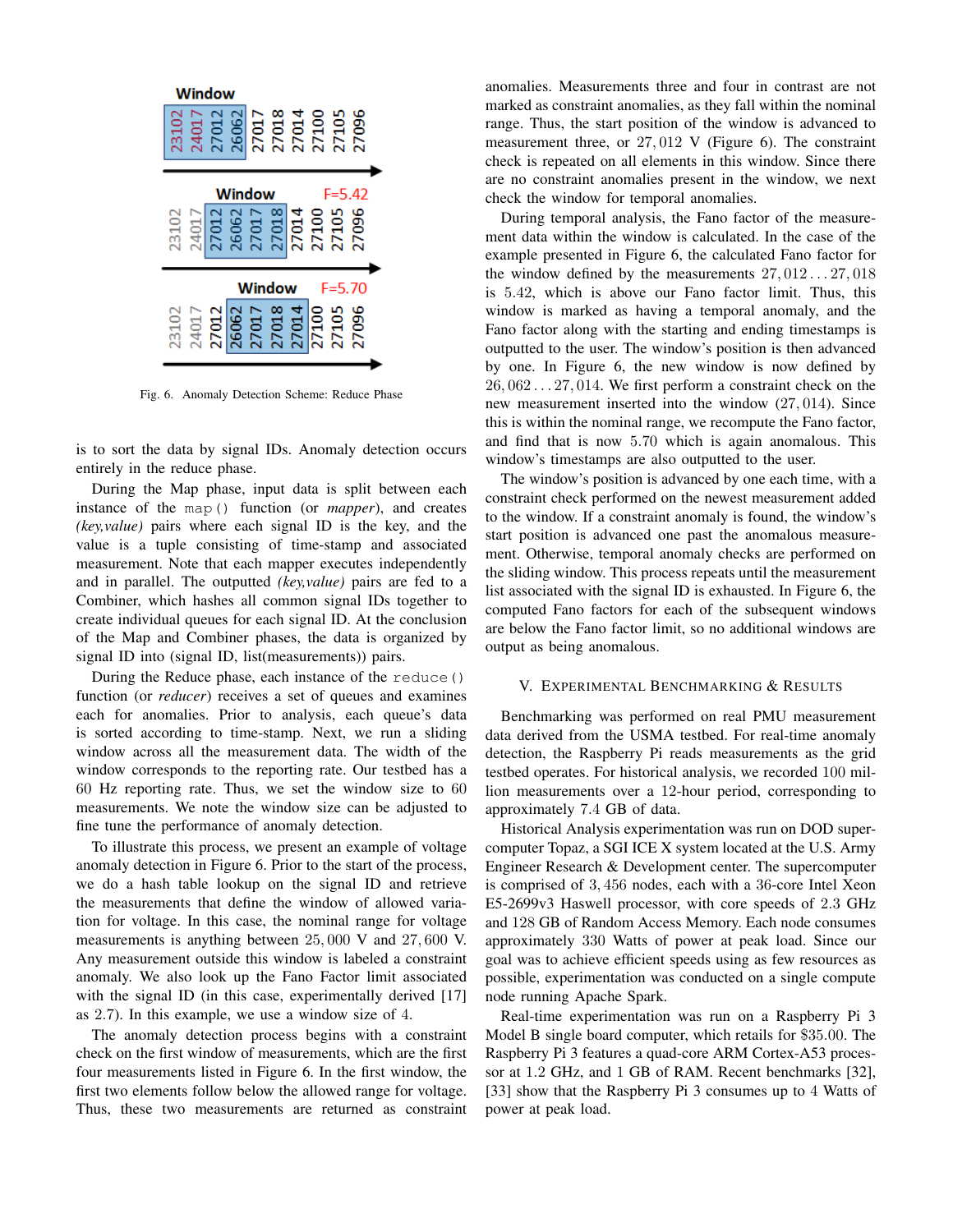| Raspberry Pi Detection Workflow<br>Component | Average<br>Time (ms) | <b>Real-time</b><br>(ms) |
|----------------------------------------------|----------------------|--------------------------|
| Ouery Time (Latency)                         | 5.3                  | <b>NA</b>                |
| Results Notification to Server Time          | 25                   | <b>NA</b>                |
| (Latency)                                    |                      |                          |
| Anomaly Detection Time (30 Data              | 20                   | 500                      |
| frames)                                      |                      |                          |
| Anomaly Detection Time (1 Data               | 0.40                 | 16.67                    |
| frame)                                       |                      |                          |

TABLE I REAL-TIME ANOMALY DETECTION TIMES

TABLE II HISTORICAL ANOMALY DETECTION TIMES (S)

| Step                     | 10 Million | 50 Million | 100 Million |
|--------------------------|------------|------------|-------------|
| Initialize Spark         | 1.75       | 1.76       | 1.75        |
| Read In Data             | 6.74       | 6.69       | 6.74        |
| <b>Anomaly Detection</b> | 24.49      | 95.81      | 194.69      |
| Total Time               | 32.98      | 104.26     | 203.18      |

*a) Real Time Analysis Results:* Table I illustrates our real-time benchmarking results. Time is measured in milliseconds (ms), and illustrates the amount of time required for our on-line anomaly detection workflow as compared to timing requirements for real-time analysis. Specifically, data must be processed for anomalies at a faster rate than data is produced. For the anomaly detector reporting every 2 Hz and PMUs reporting at 60 Hz, we must analyze this data in 500 ms (or 16.67 ms per data frame). Average anomaly detection time represents the average of five runs.

The time required to query the database for 1200 measurements and send the results back to the Windows 2008 server represent the *latency* of our system, and averages approximately 30.30 ms for 30 frames of data. Next, the time to detect all anomalies in our 1200 measurements and output them to a file takes approximately 20 ms. Thus, the total anomaly detection time takes 50.30 ms, well below the 500 ms limit for required for real-time analysis. For a single data frame, the average time is 0.40 ms. Our results clearly indicate that we meet the standard for real-time anomaly detection. Lastly, CPU utilization on the Pi stayed steady between 66% and 71%. This is perhaps unsurprising, as prior simulation results [27] suggested that a Raspberry Pi could support up to 50 PMUs and still meet the definition of real-time.

*b) Historical Analysis Results:* Table II shows our raw run times for off-line historical anomaly detection. For these tests, we vary the input data set size from 10 million to 100 million measurements by increments of 10 million. For each data size, we run the algorithm five times.

Spark initialization is consistent over our different datasets, averaging approximately 1.75 seconds. The Anomaly detection time includes the time to detect anomalies along with the amount of time required to format the data in a manner that can be outputted to the user. We note that file write time is not included, as this time is highly variable and dependent on the number of detected anomalies. We find that the anomaly detection time is roughly linear with the size of the input.

For 100 million measurements, we are able to detect all anomalies in 3.38 minutes. CPU utilization after startup for the 100 million dataset varied between 52% to 73%, suggesting that the system would support analysis of larger files, or a smaller server could be used.

## VI. CONCLUSION

Designing compute systems that consume energy in proportion to the amount of work performed becomes a critical goal as energy consumption becomes the dominant factor in system design. In this paper, we propose a system to better achieve "energy-proportional" anomaly detection in the smart grid. Instead of proposing a new server design, we suggest a twoprong approach that shifts anomaly detection to processors that better match the computational load required of analysis. Our goal here is not to get the *fastest* results, but *acceptable* results while maintaining relatively low power consumption. To the best of our knowledge, we are the first to suggest such a strategy for anomaly detection in the smart grid.

For real-time analysis, we are the first to integrate a Raspberry Pi into a smart grid testbed for on-line anomaly detection. Our results indicate that the Pi is able to analyze data in real-time while requiring at most a 4 Watt power draw. This lower consumption coupled with the inexpensive nature of the Pi support the notion that single board computers like the Pi can be used to enable real-time anomaly detection of PMU data. In a larger system, Pis would be networked to a subset of PMUs throughout the grid.

For off-line historical analysis, we show Apache Spark executing on a single node is capable of analyzing large amounts of data very efficiently. Like real-time analysis, we believe that historical analysis should be distributed throughout the grid, with historical analysis concentrated on local power grids. We also believe a more "edge-computing" approach to on-line and off-line anomaly detection prevents data from snowballing into a big data problem that would require the large number of computational resources that necessitate clusters.

Our results strongly support our strategy for creating a more energy-efficient smart grid. By shifting computational load to processors that can still analyze the data at acceptable rates, we are maximizing the energy-efficiency of our system. We believe that our work represents an important step toward creating a more energy-efficient smart grid, and will also be of high interest to anyone trying to improve the energy efficiency of alarm analysis in other ICS/SCADA systems.

#### ACKNOWLEDGMENT

Funding for this project was provided by the Office of Naval Research, the U.S. Army Armament Research, Development and Engineering Center (ARDEC) and the DOD High Performance Computing Modernization Program (HPCMP). We are especially grateful to the HPCMP program for a grant of time on the supercomputer Topaz. The views expressed in this article are those of the author and do not reflect the official policy or position of the Department of the Army, Department of Defense or the U.S. Government.